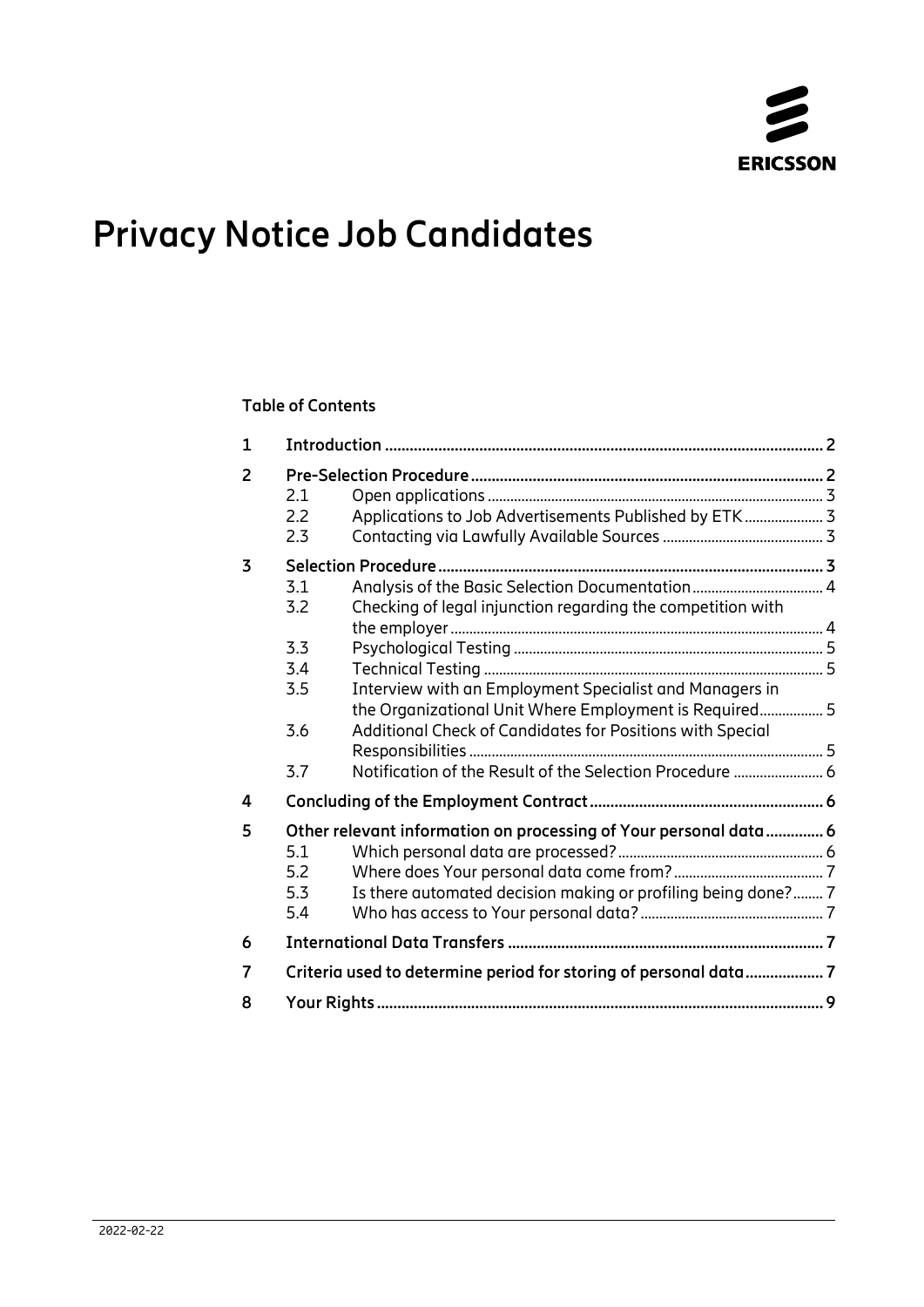# 1 **Introduction**

<span id="page-1-0"></span>In order to understand this Privacy Notice, it is necessary to understand basic concepts under Regulation (EU) 2016/679 of European Parliament and Council of 27 April 2016 on the protection of natural persons with regard to the processing of personal data and on the free movement of such data, and repealing Directive 95/46/EC (hereinafter: "**GDPR**"), such as: **personal data, processing** and **controller**.

Personal data is any information or a combination of which identifies an individual or which can identify an individual, such as name, surname, personal identification number, address information, location and alike.

Processing is any process on personal data such as collection, recording, structuring, storage, modification, insight, use, transfer and deletion.

Controller is a natural or legal person, public authority, agency or other body which, alone or jointly with others, determines the purposes and means of the processing of personal data.

Further, the scope of this *Privacy Notice* relates to situations where ERICSSON NIKOLA TESLA j.s.c., located at Zagreb (Grad Zagreb), with business address at Krapinska 45, registration number: 080002028, PIN: 84214771175 (hereinafter: "**ETK**"), as a controller, processes personal data belonging to natural persons who **are candidates for job at ETK**.

The processing of Your personal data described below is a necessary precondition for concluding an employment contract. In the event that you do not wish to share this information with us, we will not be able to consider you as a job candidate.

Notwithstanding this Privacy Notice which is continuously available on [ETK](https://www.ericsson.hr/en/privacy)  [internet pages,](https://www.ericsson.hr/en/privacy) each candidate for a job at ETK will be **separately** provided with information in accordance with art 13 and 14 of the GDPR. In doing so, this Privacy Notice may be used as a supplement to the information provided on the individual level. Such reference will be made in a way to enable individuals a simple, clear, and quick access to the respective information.

# 2 **Pre-Selection Procedure**

<span id="page-1-1"></span>The pre-selection procedure begins with:

- a) receiving of your open application; or
- b) receiving of your application to a job advertisement published by ETK; or
- c) contacting you via publicly available sources (e.g. LinkedIn and alike) or privately available sources (e.g. CV files belonging to employment agencies, student associations and alike), the latter on the basis of a contract concluded with the lawful creator and maintainer of a relevant private source of data.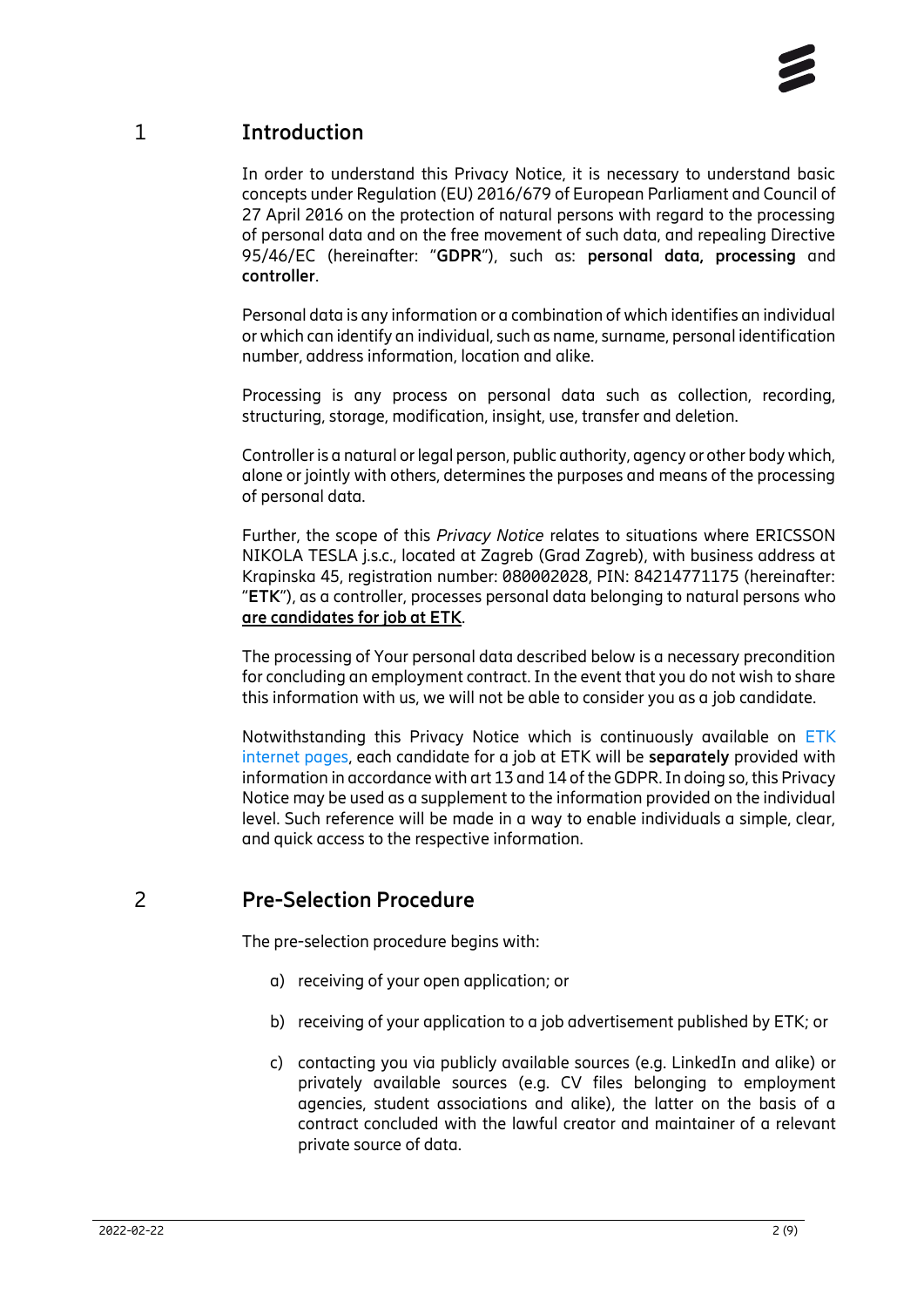## **2.1 Open applications**

<span id="page-2-0"></span>Open job applications that we receive from you, also, present a clear affirmative action by which you have expressed voluntary and unambiguous consent to the processing of your personal data for the purposes of potential employment (art 6 para 1 item (a) of the GDPR).

Personal data contained in your open job application will be kept in accordance with the criteria for the retention period in detail described in Article 6 of this Notice.

## **2.2 Applications to Job Advertisements Published by ETK**

<span id="page-2-1"></span>Your application to a job advertisement published by ETK, also, presents your request to take steps in order for ETK to conclude an employment contract with you (art 6 para 1 item (b) of the GDPR).

Personal data contained in your application to a job advertisement published by ETK will be kept in accordance with the criteria for the retention period in detail described in Article 6 of this Notice.

Also, if we decide for another candidate whose qualifications better suit our needs, we will provide you with an opportunity to provide us with consent based on which we will keep your resume and other necessary information for future open positions where the need for a person of your profile will occur.

## **2.3 Contacting via Lawfully Available Sources**

<span id="page-2-2"></span>If your available profile potentially meets our criteria, ETK has a legitimate interest (art 6 para 1 item (f) of the GDPR) to contact you when there is a need for employment in our organization. If, after the initial contact, you have provided us with further documentation (e.g. more detailed CV, recommendations, etc.), this, also, presents your request to take steps in order for ETK to conclude an employment contract with you (art 6 para 1 item (b) of the GDPR), and subsequently the provision 2.2 above applies.

Personal data contained in your profile, as well as those received afterwards, will be processed and kept in accordance with the criteria for the retention period in detail described in Article 6 of this Notice.

# 3 **Selection Procedure**

<span id="page-2-3"></span>The selection procedure covers steps aimed at selecting the person who best fits the required position. The selection procedure has several rounds on the basis of which the number of candidates is reduced depending on their success in meeting the set criteria. Selection rounds include, in the following order: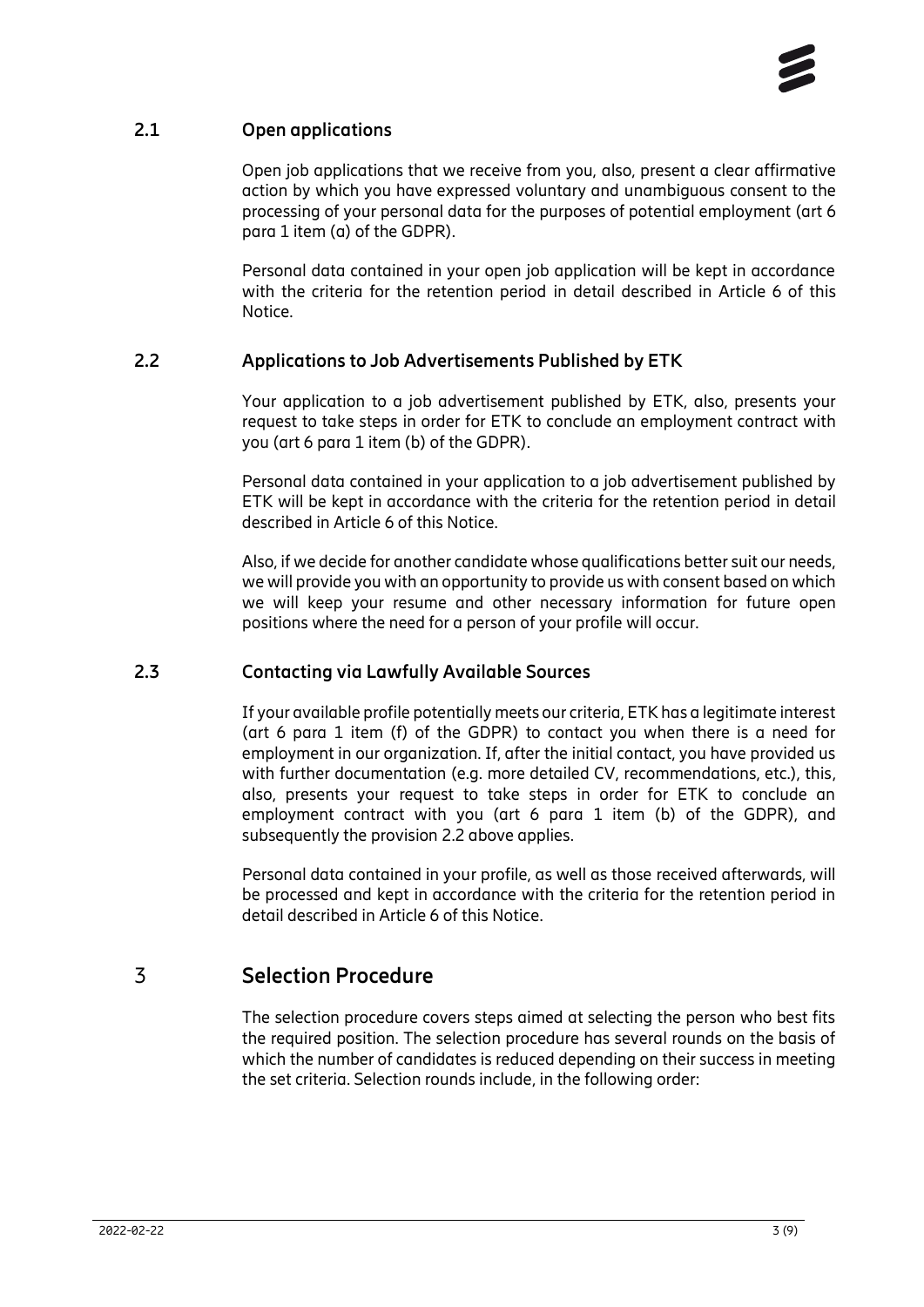

- a) analysis of your open application, or application to a job advertisement published by ETK, or your publicly available profile and further delivered documentation (as applicable);
- b) checking of legal injunction regarding the competition with the employer;
- c) psychological and technical testing (latter, if required); and
- d) interview with an employment specialist and managers in the organizational unit where employment is required.

If the employment refers to a position with special responsibilities, as defined by the internal ETK document, beside above-mentioned steps, an additional check is conducted.

Finally, the results of all taken steps are considered, and the candidate is informed about our final decision.

#### **3.1 Analysis of the Basic Selection Documentation**

<span id="page-3-0"></span>Analysis of your open application, or application to a job advertisement published by ETK, or your publicly available profile and further delivered documentation (as applicable), is conducted to determine whether you satisfy mandatory criteria set for the open position, and is also covered by relevant legal basis described in Article 1 above.

Personal data gathered during the analysis of the basic selection documentation will be kept in accordance with the criteria for the retention period in detail described in Article 6 of this Notice.

## **3.2 Checking of legal injunction regarding the competition with the employer**

<span id="page-3-1"></span>In accordance with art 101 of the Labor Act, an employee may not, without the approval of the employer, for his own or someone else's account, enter into activities which are also performed by the employer (so-called legal injunction of competition).

Since ETK has a legitimate interest (article 6, paragraph 1, item (f) of the GDPR) to check whether the candidates are engaged in activities for which also the ETK is registered, we will ask you to provide us with such information.

In the event that you refuse to provide us with the information, and considering this is your legal obligation, unfortunately, we will not be able to consider you as a candidate for a job at ETK anymore.

Personal data gathered during checking of legal injunction regarding competition with the employer will be kept in accordance with the criteria for the retention period in detail described in Article 6 of this Notice.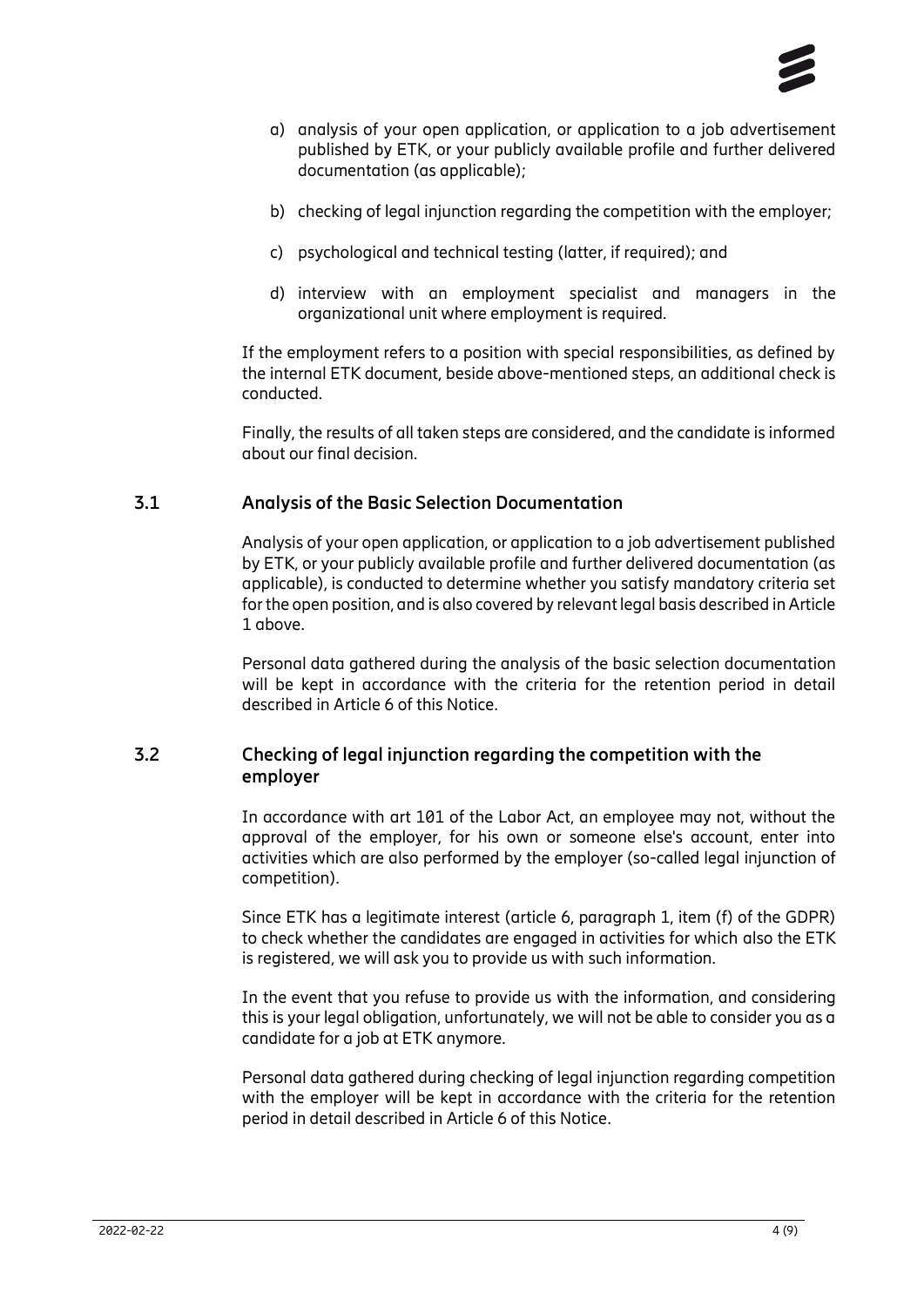

## **3.3 Psychological Testing**

<span id="page-4-0"></span>The psychological test is an objective method of evaluating candidates conducted for the legitimate interest of the ETK (art 6 para 1 item (f) of the GDPR) to check whether you are a person who, given your personal competencies, best fits the position.

Psychological testing is performed in accordance with the special regulations governing psychological activity and by a certified psychologist who is also an employee of ETK.

Personal data gathered during psychological testing will be kept in accordance with the criteria for the retention period in detail described in Article 6 of this Notice. Beside that, certified psychologist is obliged to keep your data as a professional secret.

#### **3.4 Technical Testing**

<span id="page-4-1"></span>The technical test is an objective method of evaluating candidates conducted for the legitimate interest of the ETK (art 6 para 1 item (f) of the GDPR) to check whether you are a person who, given your technical competencies, best fits the position.

Technical testing is performed with regards to an open position which requires special technical competencies.

Personal data gathered during technical testing will be kept in accordance with the criteria for the data retention period in detail described in Article 6 of this Notice.

## **3.5 Interview with an Employment Specialist and Managers in the Organizational Unit Where Employment is Required**

<span id="page-4-2"></span>The interview is conducted for the legitimate interest of the ETK (art 6 para 1 item (f) of the GDPR) to check whether you are the person who, given your personal and technical competencies, best fits the position.

During the interview, only information that is directly related to a potential employment relationship will be requested.

<span id="page-4-3"></span>Personal data gathered during the interview will be kept in accordance with the criteria for the retention period in detail described in Article 6 of this Notice.

#### **3.6 Additional Check of Candidates for Positions with Special Responsibilities**

Additional check is conducted for the legitimate interest of the ETK (art 6 para 1 item (f) of the GDPR) to determine whether candidates for positions with special responsibilities respect the same culture of integrity and business ethical values as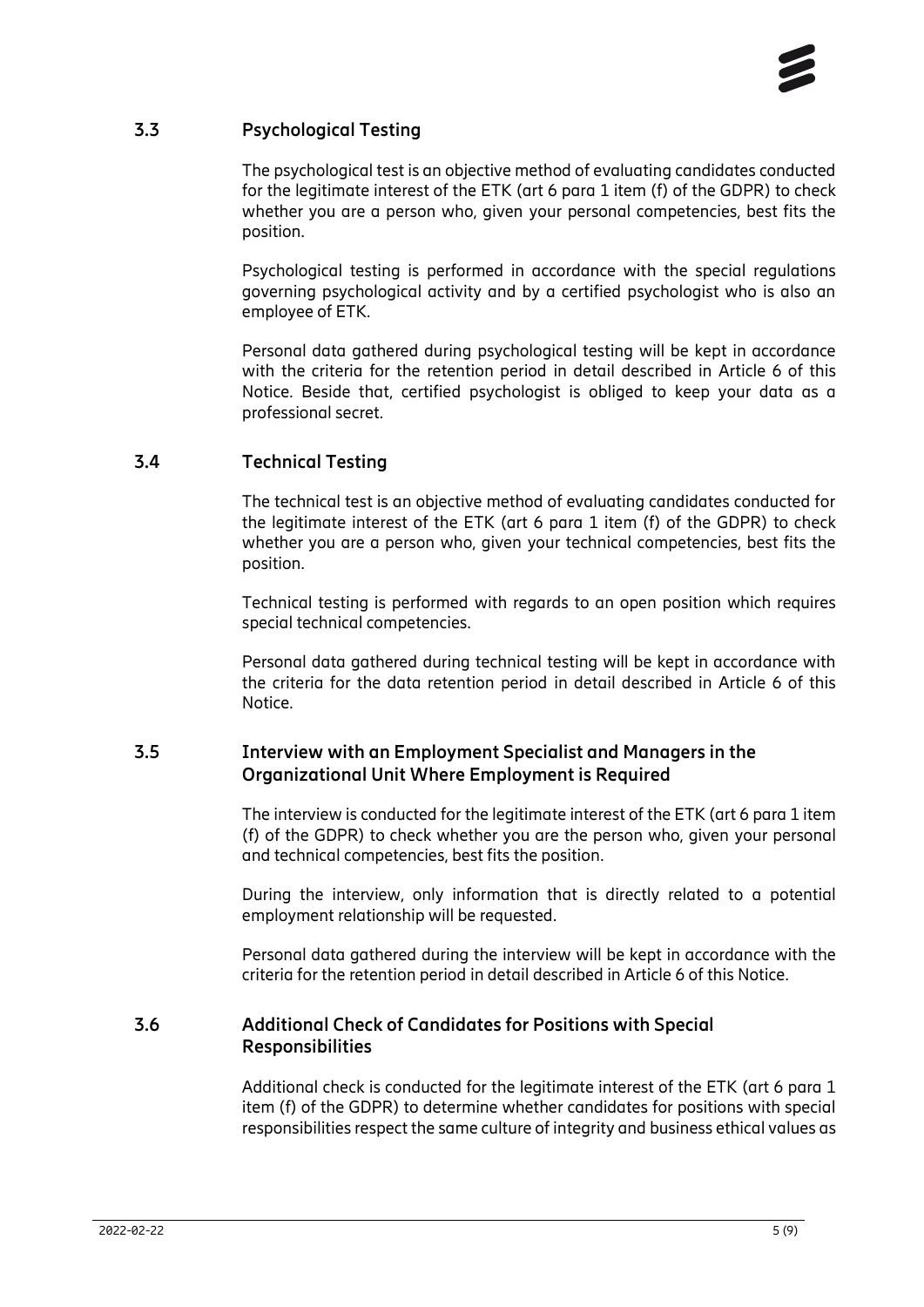

ETK. Before conducting an additional check, candidates will be informed of the details of respective check (including personal data protection aspect). Also, additional check is described in detail in internal document of ETK.

Personal data gathered during the additional check will be kept in accordance with the criteria for the retention period in detail described in Article 6 of this Notice.

### **3.7 Notification of the Result of the Selection Procedure**

<span id="page-5-0"></span>By sending a notification on the conclusions from the previous steps of the selection process, the last phase of the selection process begins. If we have informed you that we have decided for another candidate, this will complete the processing of your personal data for the purpose of the selection procedure. The same will happen in case we have decided for you, but you have rejected our offer to enter into the employment contract.

Personal data from the notification and your answers thereto will be kept in accordance with the criteria for the retention period in detail described in Article 6 of this Notice.

# 4 **Concluding of the Employment Contract**

<span id="page-5-1"></span>In case you have accepted our offer to enter into employment contract, we will continue to process your personal data in order to take all actions necessary to conclude an employment contract with you (art 6 para 1 item (b) of the GDPR).

<span id="page-5-2"></span>Personal data gathered under the actions necessary to conclude the employment contract will be kept in accordance with the criteria for the retention period in detail described in Article 6 of this Notice.

# 5 **Other relevant information on processing of Your personal data**

Within the answers to the questions listed below, we will provide you with other relevant information on processing of your personal data for the purpose of employment.

## **5.1 Which personal data are processed?**

<span id="page-5-3"></span>The personal data processed may include, but is not limited to; name, surname, gender, date of birth, contacts, PIN, citizenship, residence, domicile, photograph, work permit, diploma, licenses and certificates, data related to the statutory prohibition of competing with employer and conflict of interest.

Data such as marital or residential status, hobbies, military service, etc. are not directly related to potential employment and therefore are not required in your job application and attached CV.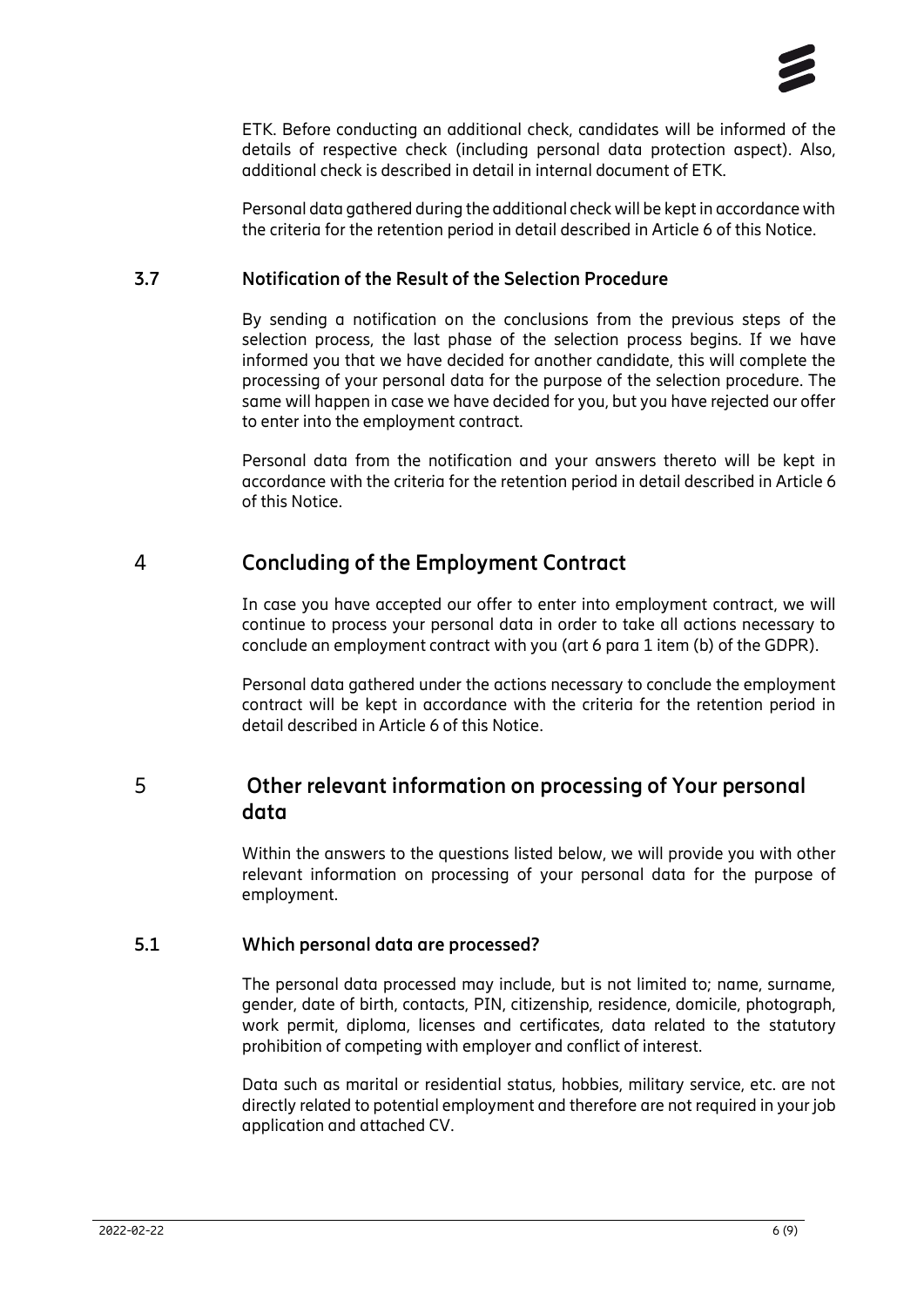### **5.2 Where does Your personal data come from?**

<span id="page-6-0"></span>Personal data may come (i) directly from you (e.g. in case you are applying for a job yourself), (ii) may be provided to us by a third party (e.g. an employment agency or your former employer) and (iii) may be collected from other private and public available sources (e.g. publicly available business websites such as LinkedIn and alike).

### **5.3 Is there automated decision making or profiling being done?**

<span id="page-6-1"></span>We do not conduct automated decision making. Profiling is performed only to the extent that is necessary to conduct the above described selection procedure.

## **5.4 Who has access to Your personal data?**

<span id="page-6-2"></span>Your personal data is primarily processed by employees of the Human Resources organizational unit and managers in the organizational unit where employment is required. Access to certain categories of personal data (e.g. psychological test results) is granted only to specially authorized employees of ETK. Furthermore, performing certain parts of the selection procedure may be entrusted to our suppliers. In that case, a contract on processing of personal data is signed, which specifically regulates that the supplier may process your personal data only according to the documented instructions of the ETK and must apply adequate organizational and technical measures to protect your personal data. Finally, your personal data may be shared with others who have a valid legal basis to do so (e.g. courts, regulatory agencies, etc.).

<span id="page-6-3"></span>All persons who have access to your personal data, including third parties, will protect and process Your data in a secure manner, keeping it confidential.

# 6 **International Data Transfers**

Certain activities within the selection procedure may be entrusted to suppliers located outside the European Economic Area. This is done on the basis of personal data transfer agreements that ensure an appropriate level of data protection in accordance with art 46 of the GDPR and application of additional measures in accordance with recommendations from courts and relevant authorities. These agreements are available on request in the Strategic Sourcing Department of ETK.

# 7 **Criteria used to determine period for storing of personal data**

<span id="page-6-4"></span>Personal data shall be kept in period necessary for the purpose of processing. In determining retention time for personal data, the following criteria shall be used:

a) for open job applications - data are kept until the consent is withdrawn, but no longer than 12 months;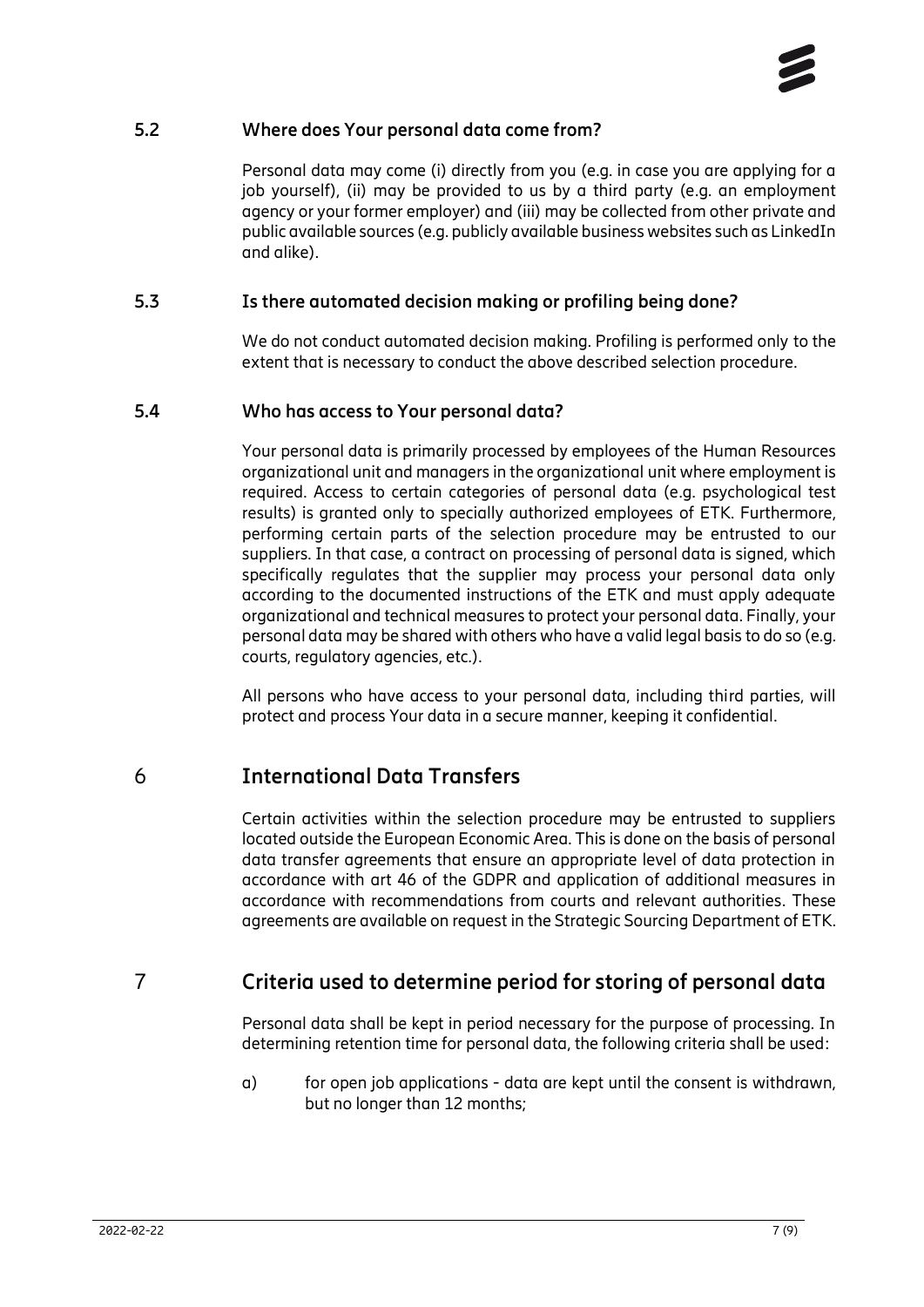

- b) for applications to job advertisements published by ETK data are kept during the selection procedure, and in case you have given us consent to keep them afterwards, until the consent is withdrawn, but no longer than 12 months;
- c) for contact via available sources data are kept during the selection procedure, and in case you have given us consent to keep them afterwards, until the consent is withdrawn, but no longer than 12 months;
- d) for analysis of basic selection documentation data are kept during the selection procedure, and in case you have given us consent to keep them afterwards, until the consent is withdrawn, but no longer than 12 months;
- e) for checking of legal injunction regarding competition with the employerdata are kept during the selection procedure, and in case you have given us consent to keep them afterwards, until the consent is withdrawn, but no longer than 12 months;
- f) for psychological and technical testing data are kept for 3 years, counting from the date we sent you a notification of our final decision; during that period they will be stored in our archive and, except in extraordinary cases (e.g. litigation concerning selection process or when you have given us consent to contact you after the selection procedure), will not be actively processed until they are permanently deleted;
- g) for interview with an employment specialist and managers in the organizational unit where employment is required - (i) data which are linked to psychological and technical testing are kept for 3 years, counting from the date we sent you a notification of our final decision, during which time they will be stored in our archive and, except in extraordinary cases (e.g. litigation concerning selection process or when you have given us consent to contact you after the selection procedure), will not be actively processed until their permanent deletion - (ii) other data are kept for the duration of the selection procedure;
- h) for additional check of candidates for positions with special responsibilities - the data are kept as determined by internal act of ETK regulating the respective check;
- i) for notification on result of the selection procedure (i) if we have given you an offer to conclude an employment contract, data will be kept until you reject our offer or conclude the employment contract (as the case may be) - (ii) if we have informed you that we decided for another candidate, the data will be kept for 3 years, during which time it will be stored in our archive and, except in extraordinary cases (e.g. litigation concerning selection process), will not be actively processed until its permanent deletion; and
- j) for actions necessary to conclude the employment contract with you the data is kept until you conclude an employment contract, unless otherwise determined by applicable regulations (e.g. regulations on employment,